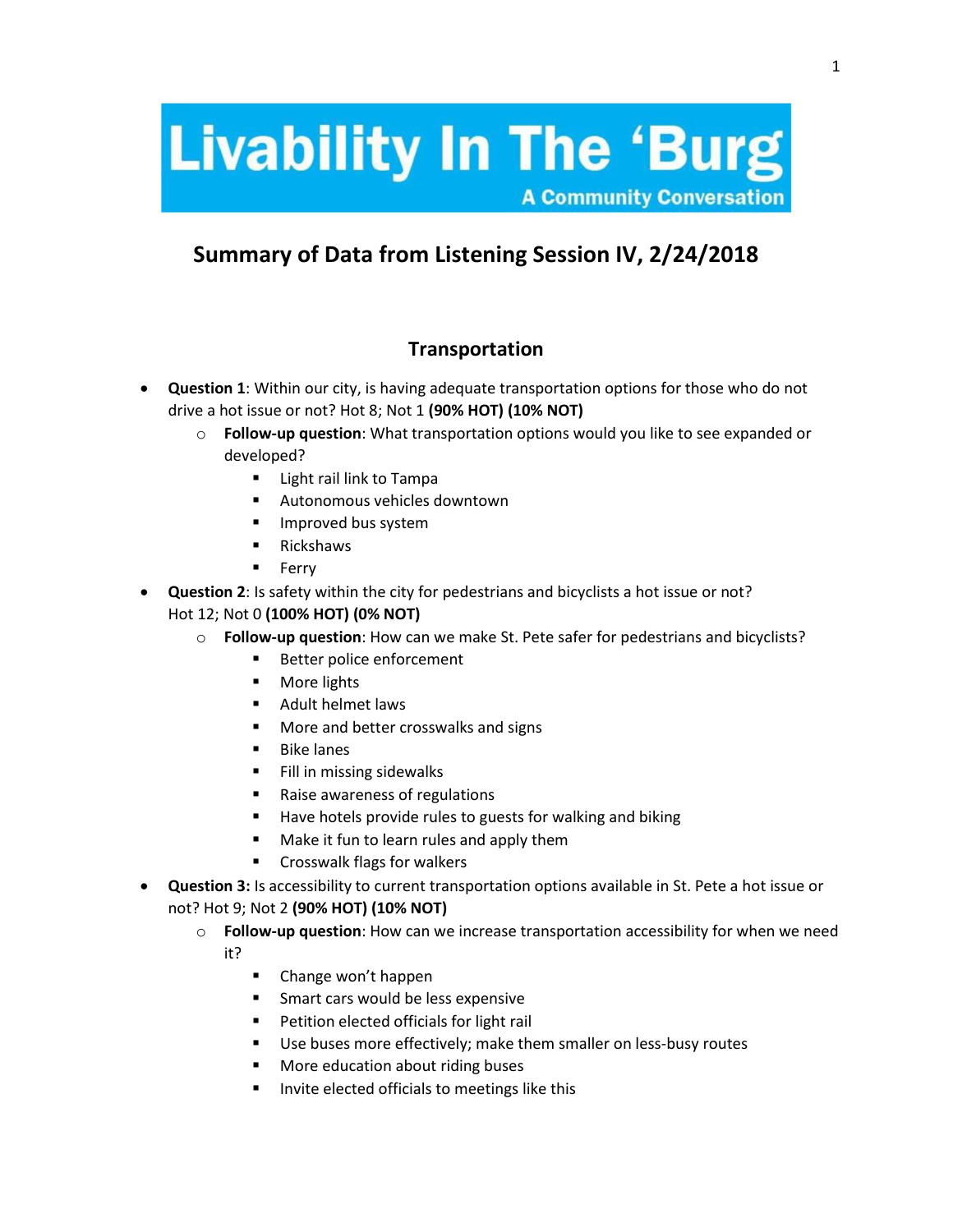## **Social Participation**

- **Question 1:** Is the amount and manner in which social forums are available to you in order to have fun with people who share your interests a hot issue or not? Hot 5; Not 5 **(50% HOT) (50% NOT)**
	- o **Follow-up question**: How can we increase opportunities for social interaction?
		- **Increase awareness**
		- **Volunteer opportunities**
		- **Social media**
		- **Partner with print publications to increase awareness**
		- Neighborhood associations and rec centers; marquee boards in rec centers
		- Post signs about neighborhood meetings; get city to collaborate in this
- **Question 2:** Is accessibility and affordability of social opportunities offered in St. Pete a hot issue or not? Hot 8; Not 4 **(66% HOT) (33% NOT)**
	- o **Follow-up question**: How can we make social opportunities more accessible and affordable?
	- o Comments:
		- **Lower fees for events at rec centers**
		- **Nore awareness of DART**
		- **Filter** Free library memberships
		- **EXECT:** Create culture of community-gathering
- **Question 3:** Do you use Facebook or other social media to help you stay close to neighbors, friends and family? Hot 8; Not 3 **(82% HOT) (18% NOT)**
	- o **Follow-up question**: What would help you benefit more from the internet to sustain relationships with people who matter to you?
		- **Use land lines**
		- Use Zoom and alternative technologies
		- Hold annual get-togethers with city to share how they better utilize social media, i.e., Next Door

# **Outdoor Spaces and Buildings**

- **Question 1**: Environmentally, do you feel that safety at the city's parks and public spaces, such as rec centers and libraries, is a hot issue or not an issue? Hot 6; Not 5 **(52% HOT) (48% NOT)**
	- o **Follow-up question**: How can we improve the safety of public spaces and buildings?
		- **Smoking at building entrances is a problem**
		- **EXECUTE LED lighting and signage**
		- **Sidewalks**
		- Remove panhandlers
- **Question 2**: Do you believe the city's parks and public spaces are accessible for people of all abilities? Hot 8; Not 3 **(92% HOT) (8% NOT)**
	- o **Follow-up question**: How can we improve the accessibility of parks and public buildings for pedestrians including those using assistive devices such as wheelchairs, walkers or canes?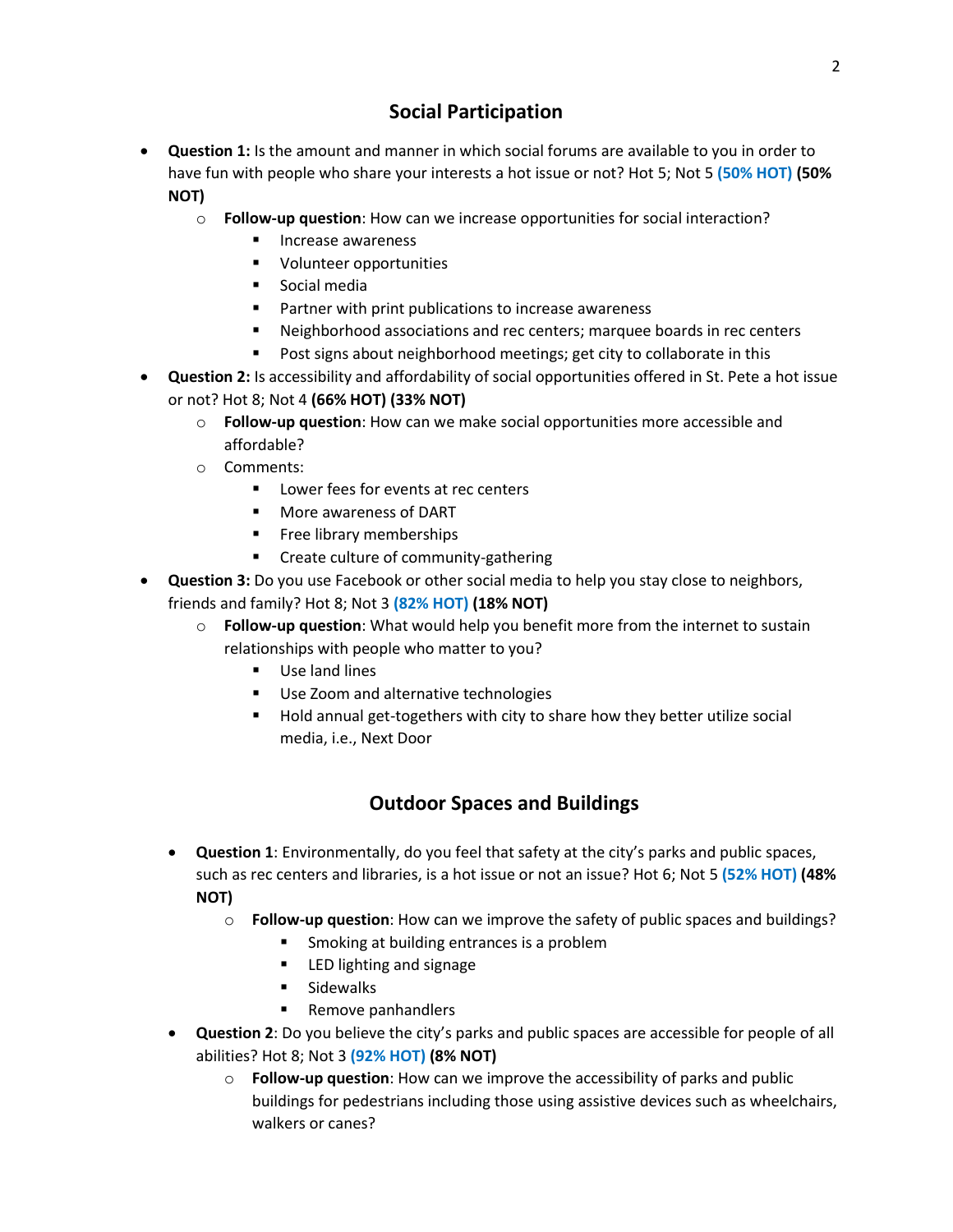- Bring back benches
- Rickshaws
- Public restrooms in parks, with handicapped accessibility
- **Question 3**: Are amenities, such as seating, shaded areas and drinking fountains at the city's parks and public spaces a hot issue or not? Hot 11 Not 0 **(100% HOT, 0% NOT)**
	- o **Follow-up question**: How can we improve the comfort of our parks and public spaces?
		- **Provide more shade canopies and water**
		- **Keep homeless from using playgrounds to sleep**

## **Health Services and Supports**

- **Question 1**: Are opportunities to achieve and sustain a healthy, active lifestyle within our city a hot issue or not? Hot 7; Not 4 **(68% HOT) (32% NOT)**
	- o **Follow-up question**: How can we better support a healthy, active lifestyle?
		- We already do
		- Tai chi classes that are affordable and accessible
		- **Provide more info on existing services**
- **Question 2**: Is the variety of medical professionals, facilities and in-home service providers a hot issue or not? Hot 6; Not 3 **(62% HOT) (38% NOT)**
	- o **Follow up question**: How can we improve health care delivery options in the city?
		- **IMPROVE delivery options**
		- **•** Open a community hospital
		- Doctors make home visits
		- **Public health education**
		- **Increase funding**
		- **Make home health care more affordable**
		- Better ER options
		- **Enforce safety codes at hospitals**
- **Question 3**: currently, is it a hot issue or not a hot issue regarding how our home and community can support our independence as you age? Hot 9; Not 1**(90% HOT) (10% NOT)**
	- Offer more activities for inter-generational competitions
	- Offer more mentoring activities
	- **Promote Lunch Pals at schools**
	- Central area for volunteers
	- WIN program to support modifications
	- **Increase resources for in-home health care**
	- Collaborate with WIN and Habitat for Humanity
	- Make DNR choices clearer and easier to navigate

#### **Respect and Social Inclusion**

- **Question 1**: Is the voicing of or listening to the wants, needs and opinions of people of all ages a hot issue or not? Hot 9; Not 3 **(87% HOT) (13% NOT)**
	- o **Follow-up question**: How can we facilitate more inclusiveness for people of all ages?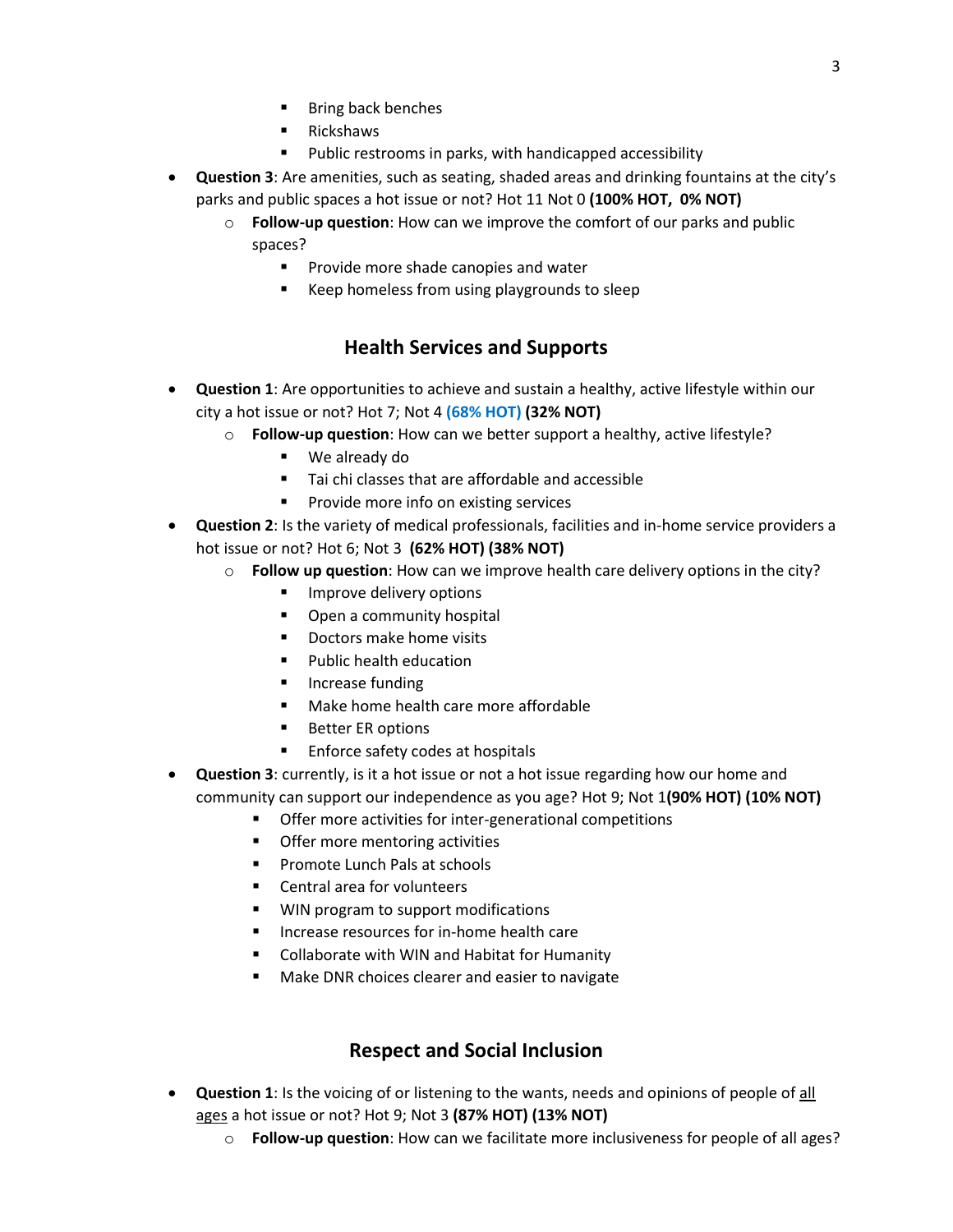- More activities for inter-generational competitions
- **Nore mentoring activities**
- **Promote Lunch Pals at schools**
- Have a central area for volunteers
- **Question 2**: Do you feel there are intergenerational activities for all ages within the city? Hot 8; Not 3 **(78% HOT) (22% NOT)**
	- o **Follow up question**: What types of intergenerational activities interest you most or do you wish to experience more of?
		- More neighborhood events
		- **More intergenerational events**

#### **Civic Participation and Employment**

- **Question 1**: Is the availability of flexible job opportunities for people of all ages a hot issue or not? Hot 10; Not 1 **(91% HOT) (9% NOT)**
	- o **Follow-up question**: How can we better support and encourage more job opportunities for all ages?
		- More advertising of job opportunities
		- Create a job bank or time bank to trade services/skills with needs on in-kind basis
		- Encourage employers to offer flexible work schedules
		- **•** Offer more job opportunities for youths
- **Question 2**: Is the issue of job-related training within St. Petersburg a hot issue or not? **Skipped this question**.
- **Question 3**: Is access to people of all ages are welcomed to participate in the deliberations of decision-making bodies, such as community councils and/or committees, a hot issue or not? Hot 10; Not 1 **(92% HOT) (8% NOT)**
	- $\circ$  Follow-up question: How can the city encourage greater civic participation from citizens of all ages?
		- Hold city council meetings in evening
		- Encourage all decision-making bodies to be open
		- **Put policy issues to referendums**
		- City have intentional program to entice public participation
		- $\blacksquare$  FAST gets citizens engaged
		- Central volunteer information base
		- Use social media more

#### **Housing**

- **Question 1**: Are the options for affordable housing the city offers within its boundaries a hot issue or not?
	- Hot 5; Not 3 **(62% HOT) (38% NOT)**
		- o **Follow-up question**: How can the city better support housing options and affordability for people as they age?
			- **Work with government for affordable housing**
			- **Pressure federal government to do more for affordable housing**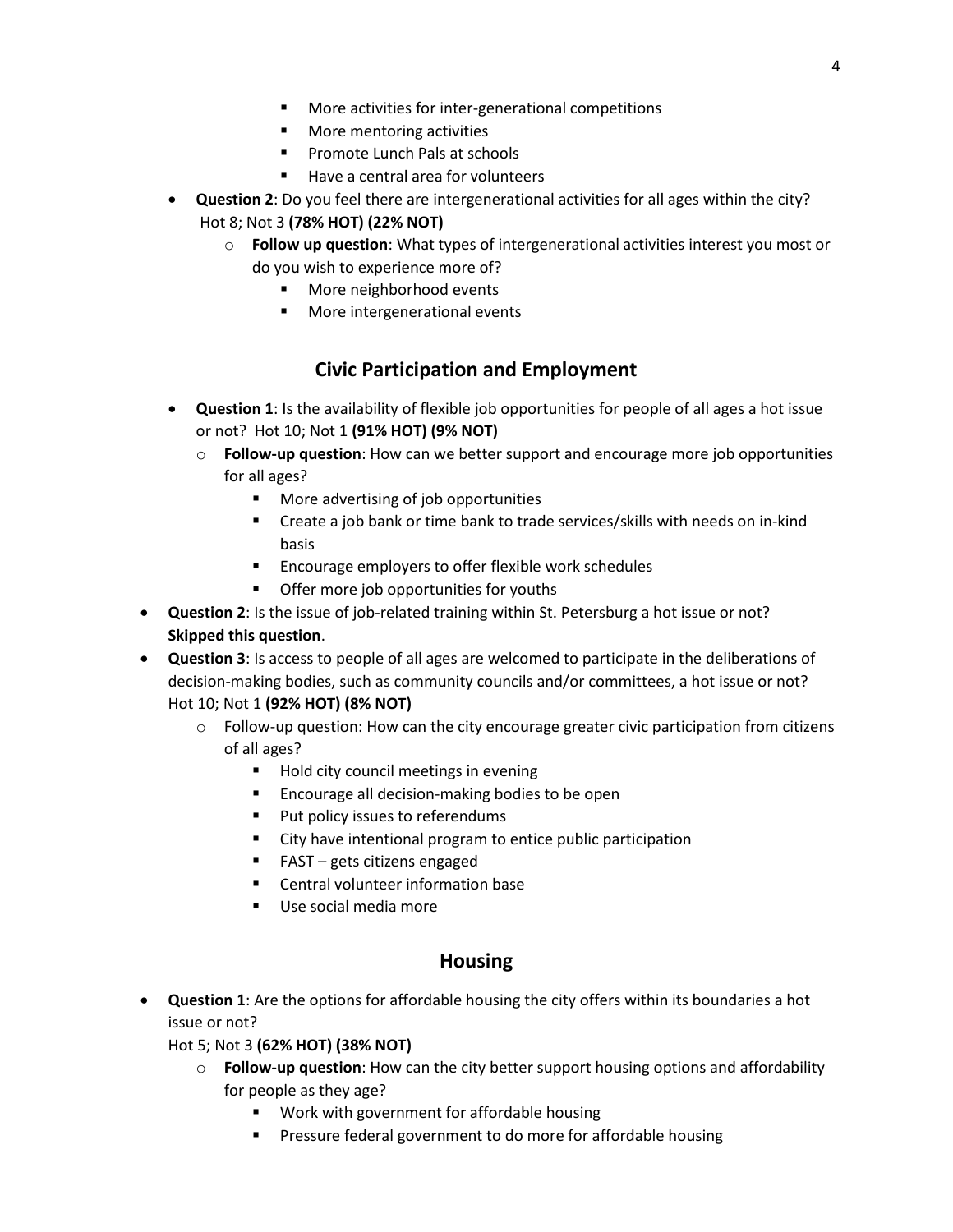- **Question 2**: Is safety from residential or personal-related crime in your neighborhood a hot issue or not? Hot 2; Not 6 **(25% HOT) (75% NOT)**
	- o **Follow-up question**: How can we make our neighborhoods safer?
		- Improve policing
		- Neighborhood Watch
		- **Lock your cars**
		- **Better lighting**
- **Question 3**: Thinking about accessibility and your current home, are modifications to meet your needs as you age a hot issue or not? Hot 9; Not 2 **(92% HOT) (8% NOT)**
	- $\circ$  Follow-up question: What resources or modifications would be necessary to help you live independently in your home as you age?
		- Modify doorways
		- **Tubs and showers**
		- **Universal design**

#### **Communication and Information**

- **Question 1**: Is the way information is transmitted about events and entertainment in St. Petersburg a hot issue or not? Hot 8; Not 3 **(82% HOT) (18% NOT)**
	- o **Follow**-**up question:** What mode of communication do you prefer to learn about what is happening in St. Pete?
		- **Mode of communication: Weekly communication from city by email; Stpete.org**
		- **EXTER** Local newspapers Paradise, Tampa Bay Times
- **Question 2:** Is the way you are informed about public and private resources and services in St. Petersburg a hot issue or not? Hot 5; Not 4 **(64% HOT) (36% NOT)**
	- o **Follow-up question**: What would help you stay better informed?
		- **Signs in neighborhoods**
		- **Local newspapers**
		- **TV community news**
		- Neighborhood association communications
- **Question 3**: Is the use of the internet by yourself or with the help of others to research and locate community services when you need them a hot (important) issue or not? Hot 6; Not 2 **(75% HOT) (25% NOT)**
	- o **Follow-up Question**: What resources would help you access and use the internet more effectively?
		- AARP tech workshops
		- **Libraries**
		- **Internet access for all**
- **Points made on Post-Its**
	- Volunteer opportunities: Seniors in Services, based in Tampa but volunteer opportunities are in Pinellas. Also RSVP (Retired Senior Volunteer Program)
	- Warm water pools for seniors and toddlers: two pools
		- 88-ish for exercise, 96-ish for standing still
		- Sloped entry
		- Day and evening availability
		- Indoor, with air temp controlled